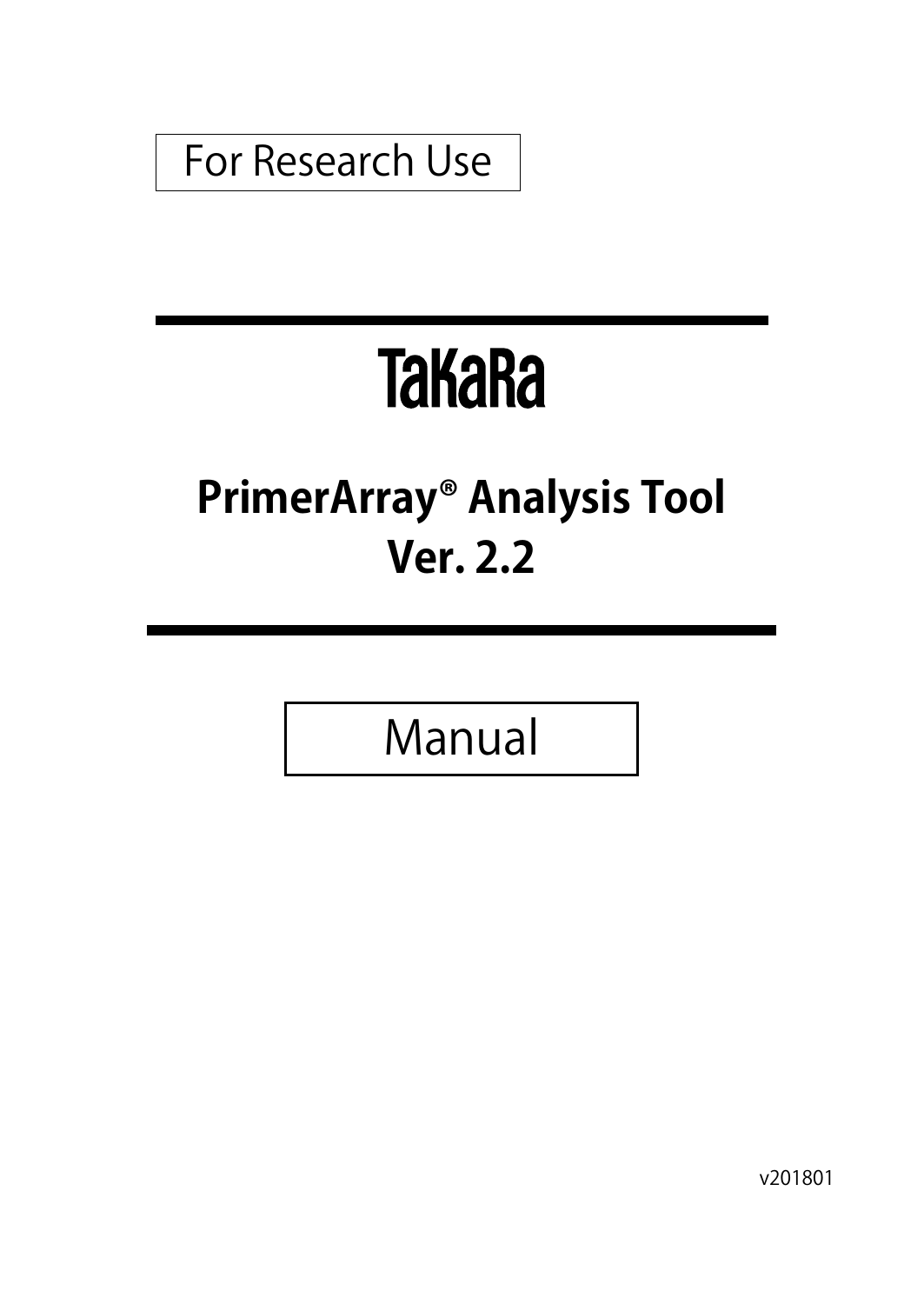

### **Table of Contents**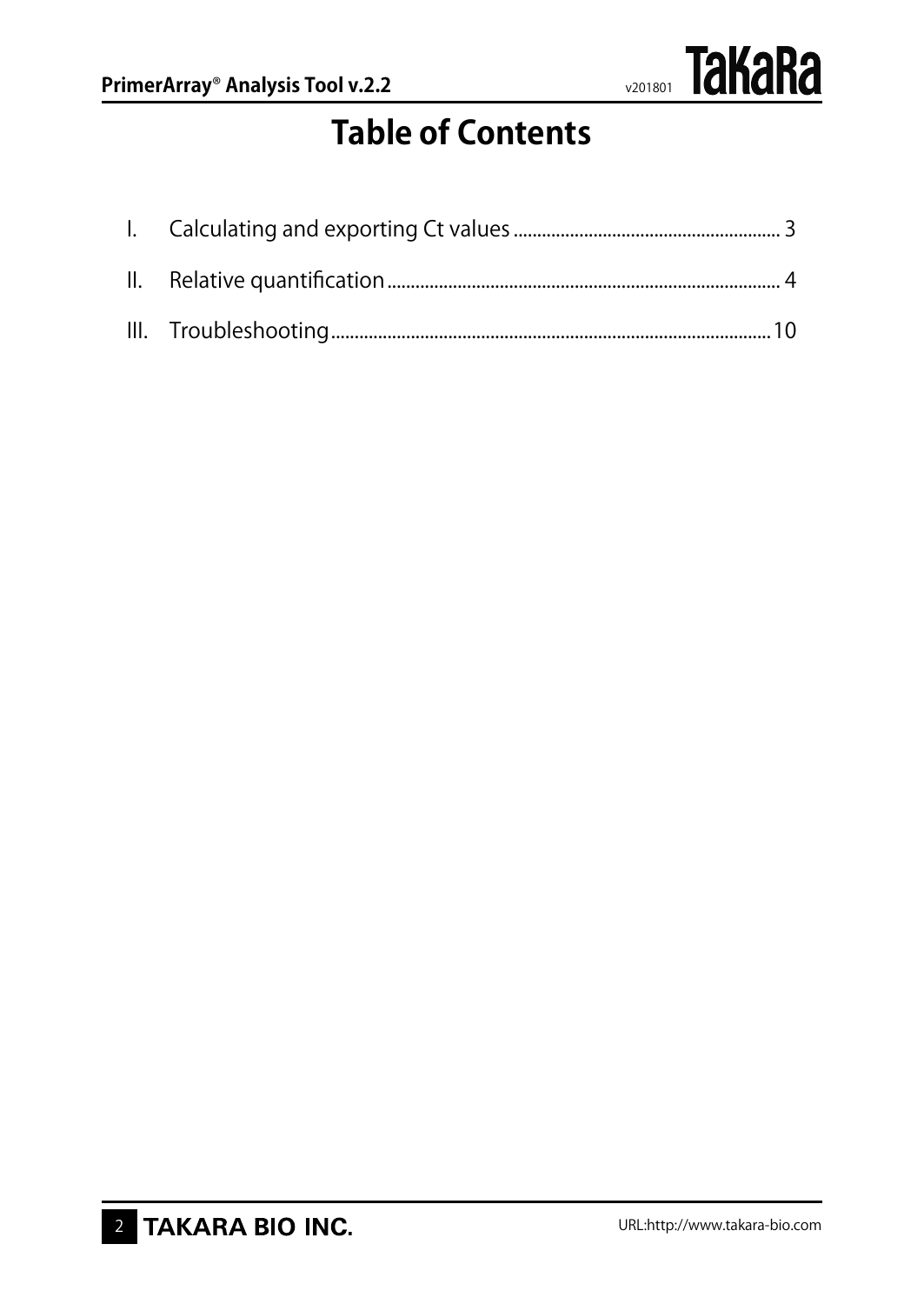The PrimerArray Analysis Tool Ver. 2.2 is a software tool for analysis of data obtained using Takara Bio's PrimerArray series (Cat. # PH001-PH007, PH009-PH015, PN001-PN015), primer sets for real-time RT-PCR for analysis of gene expression related to specific biological pathways. The tool allows comparison of data obtained for an unknown and control sample and performs relative quantification analysis using Ct values exported from real-time PCR instrument software by the  $\Delta\Delta$  Ct method. Results are displayed in a graphical format.

\* The PrimerArray Analysis Tool Ver. 2.2 uses a Microsoft Office Excel format file containing macros. Its performance has been validated in the following operating systems and versions of Microsoft Office Excel:

Windows XP operating system Microsoft Office Excel 2003 Microsoft Office Excel 2007

\* The PrimerArray Analysis Tool Ver. 2.2 is available for download from the Takara Bio website.

#### **I. Calculating and exporting Ct values**

Set the analysis parameters using the real-time PCR instrument software, and calculate Ct values. Refer to the instruction manual of the real-time PCR analysis software for specific details of the analysis procedure.

(1) Setting analysis parameters

The analysis parameters are automatically set in most real-time PCR analysis software. However, settings should be reviewed to ensure that those parameters are correct. If they are incorrect, the parameters will need to be re-set manually.

#### Baseline region

Set the flat region before amplification curve begins to rise as the baseline region. If this region is not long enough, the baseline will not be properly normalized. In contrast, if this region is too long, it may cause amplification curve which can lower progressively (refer to the graphs below).





Correct Baseline **Baseline** Baseline Region is Too Wide

#### Threshold

Set the threshold within the region of exponential PCR amplification. This is the region where the amplification curve becomes linear when vertical axis of the curve is plotted on a log scale.

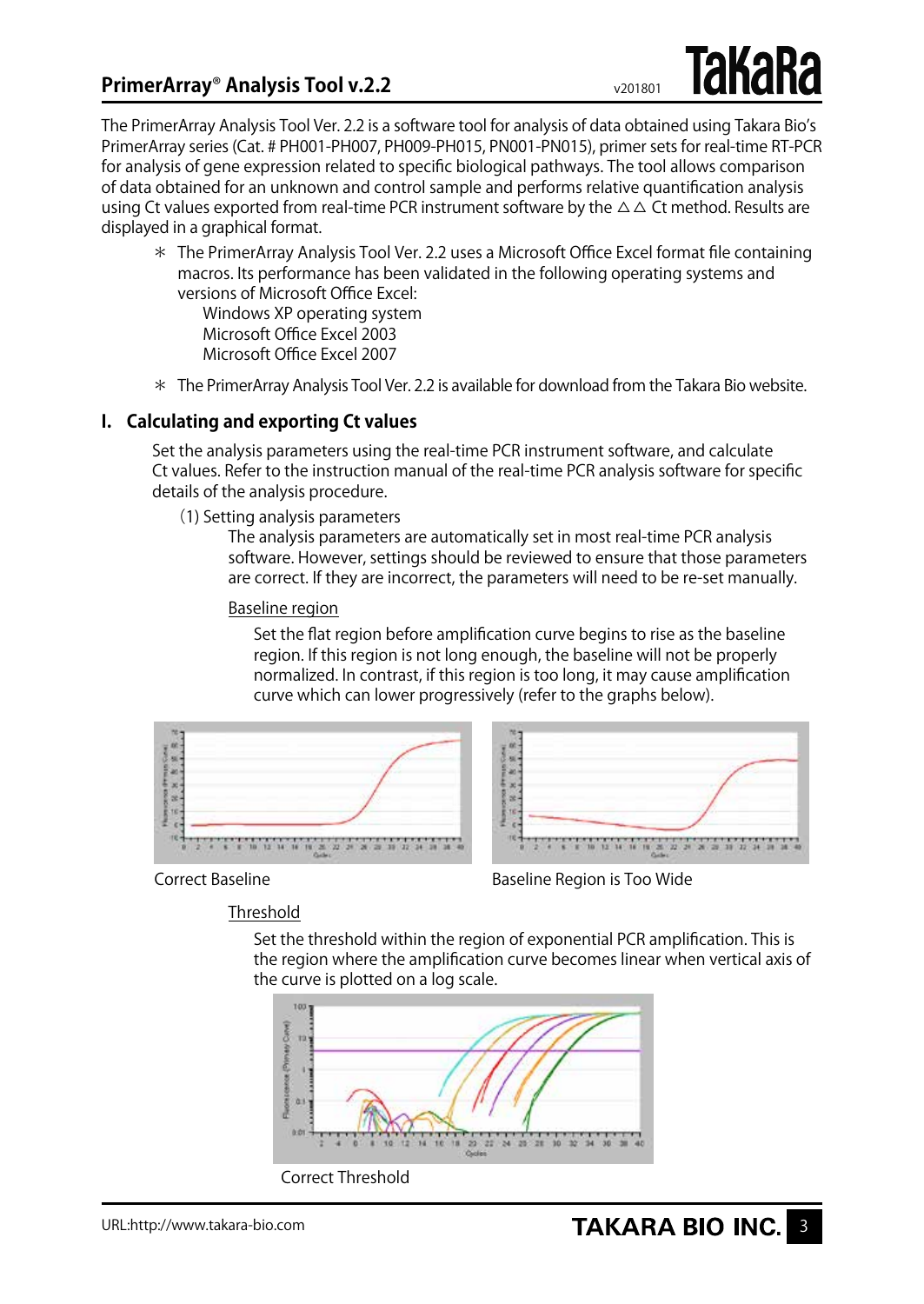$(2)$  Calculation of Ct value

Most real-time PCR analysis software automatically calculates the Ct value.

(3) Output of the data

Output of the Ct values is generally in Microsoft Office Excel or CSV format. The output form varies depending on the analysis software used.

\* Some real-time PCR analysis software packages do not output data from wells where sample information is not set, or from wells omitted from the analysis. In this case, errors are likely during the data input into the PrimerArray Analysis Tool Ver. 2.2. Please ensure data from all wells is exported before using the analysis tool.

#### **II. Relative quantification**

 $100 - 4 = 100 - 4$ 

Below is a protocol to perform relative quantitative analysis using the  $\Delta\Delta$  CT method with the PrimerArray Analysis Tool Ver. 2.2.

(1) Starting the PrimerArray Analysis Tool Ver. 2.2

Open the PrimerArray Analysis Tool Ver. 2.2 (PrimerArray Analysis Tool Ver.2.2.xls) file.

 $(2)$  Select a plate

Choose PrimerArray plate used for your experiment, then click the "Plate Select" button.

| riaustist    |                     |                                                                           |                     |
|--------------|---------------------|---------------------------------------------------------------------------|---------------------|
| Human        | <b>Product Code</b> | <b>Product Name</b>                                                       |                     |
|              | PH001               | PrimerArray® Cytokine-cytokine receptor interaction(Human)                | <b>Plate Select</b> |
|              | PH002               | PrimerArray® Cell cycle(Human)                                            |                     |
|              | PH003               | PrimerArray® Cell adhesion molecules(Human)                               |                     |
|              | PH004               | PrimerArray® Jak-STAT signaling pathway(Human)                            |                     |
|              | PH005               | PrimerArrav® Natural killer cell mediated cytotoxicity (Human)            |                     |
|              | PH006               | PrimerArray® Axon guidance(Human)                                         |                     |
|              | PH007               | PrimerArray® Focal adhesion(Human)                                        |                     |
|              | PH008               | PrimerArray® T cell receptor signaling pathway(Human)                     |                     |
|              | PH009               | PrimerArray® TGF-beta signaling pathway(Human)                            |                     |
|              | PH010               | PrimerArray® Wht signaling pathway(Human)                                 |                     |
| $\bullet$    | PH011               | PrimerArray® Colorectal Cancer & Pancreatic Cancer (Human)                |                     |
|              | PH012               | PrimerArray® Prostate Cancer & Melanoma (Human)                           |                     |
|              | PH013               | PrimerArray® Small Cell Lung Cancer & Non-small Cell Lung Cancerr (Human) |                     |
|              | PH014               | PrimerArray® Asthma & Rheumatoid arthritis (Human)                        |                     |
|              | <b>PH015</b>        | PrimerArray® Diabetes mellitus, TypeI & TypeII (Human)                    |                     |
|              |                     |                                                                           |                     |
| <b>Mouse</b> | Product Code        | <b>Product Name</b>                                                       |                     |
|              | <b>PN001</b>        | PrimerArray® Cytokine-cytokine receptor interaction(Mouse)                |                     |
|              | PN002               | PrimerArray® Cell cycle(Mouse)                                            |                     |
|              | <b>PN003</b>        | PrimerArrav® Cell adhesion molecules(Mouse)                               |                     |
|              | <b>PN004</b>        | PrimerArray® Jak-STAT signaling pathway(Mouse)                            |                     |
|              | <b>PN005</b>        | PrimerArray® Natural killer cell mediated cytotoxicity (Mouse)            |                     |
|              | PN006               | PrimerArray® Axon guidance(Mouse)                                         |                     |
|              | PN007               | PrimerArray® Focal adhesion(Mouse)                                        |                     |
|              | PN008               | PrimerArray® T cell receptor signaling pathway(Mouse)                     |                     |
|              | PN009               | PrimerArray® TGF-beta signaling pathway(Mouse)                            |                     |
|              | PN010               | PrimerArray® Wht signaling pathway(Mouse)                                 |                     |
|              | <b>PN011</b>        | PrimerArray® Colorectal Cancer & Pancreatic Cancer (Mouse)                |                     |
|              | PN012               | PrimerArray® Prostate Cancer & Melanoma (Mouse)                           |                     |
|              | PN013               | PrimerArray® Small Cell Lung Cancer & Non-small Cell Lung Cancer (Mouse)  |                     |
|              | PN014               | PrimerArray® Asthma & Rheumatoid arthritis ( Mouse)                       |                     |
|              | <b>PN015</b>        | PrimerArray® Diabetes mellitus, TypeI & TypeII ( Mouse)                   |                     |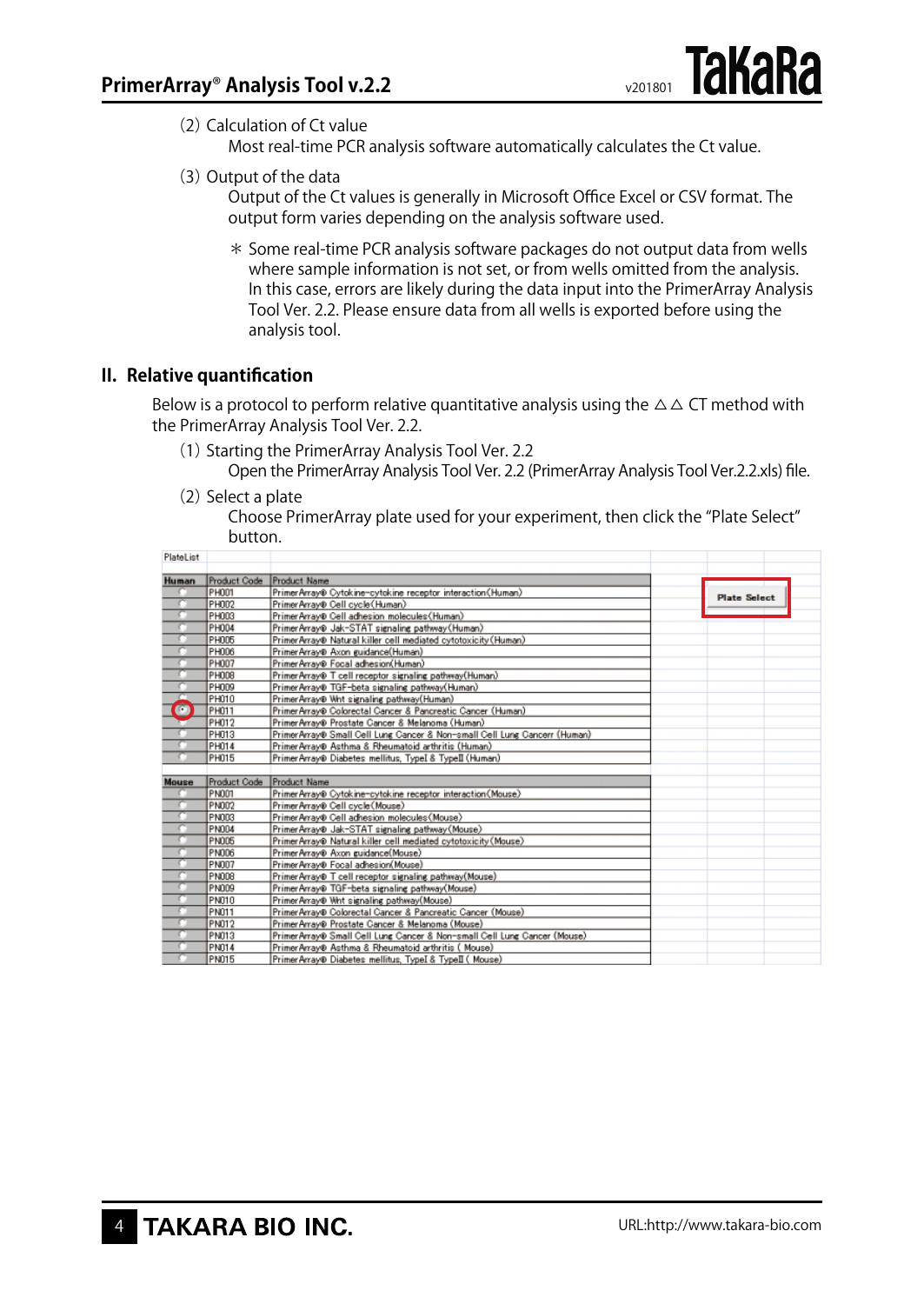#### (3) Input Control Sample Data

After clicking "Plate Select" button, a sheet for control sample data will appear. Input Ct values in exp1 (C column), exp 2 (D column), exp 3 (E column), etc. This can generally be done by copying and pasting the Ct value output from the real-time PCR analysis software. Data for up to 10 repeated experiments can be entered.

|    | А                       | B          | c                | D                 | E.    | F    | G                                                        | н    |                     | J    | Ж.   |  |
|----|-------------------------|------------|------------------|-------------------|-------|------|----------------------------------------------------------|------|---------------------|------|------|--|
|    | Symbol                  | Well       |                  |                   |       |      |                                                          |      | <b>Control Samp</b> |      |      |  |
| 2  |                         |            | exp <sub>1</sub> | exp2              | exp3  | exp4 | exp5                                                     | exp6 | exp7                | exp8 | exp9 |  |
| 3  | AKT3                    | A01        | 26.16            | 26.45             | 26.57 |      |                                                          |      |                     |      |      |  |
| 4  | CDK4                    | A02        | 265              | 26.56             | 26.55 |      |                                                          |      |                     |      |      |  |
| 5  | <b>CDK6</b>             | A03        | 2839             | 28.43             | 28.49 |      |                                                          |      |                     |      |      |  |
| 6  | TNFRSF10B               | A04        | 2051             | 20.58             | 20.56 |      |                                                          |      |                     |      |      |  |
|    | APC <sub>2</sub>        | A05        | 3111             | 30.95             | 31.04 |      |                                                          |      |                     |      |      |  |
| 8  | <b>RALBPI</b>           | AOS        | 22.56            | 22.41             | 22.52 |      |                                                          |      |                     |      |      |  |
| 9  | <b>CHUK</b>             | A07        | 34.61            | 3428              | 34.81 |      |                                                          |      |                     |      |      |  |
| 10 | <b>CTNNB1</b>           | A03        | 33.89            | 3392              | 3436  |      |                                                          |      |                     |      |      |  |
| Ħ  | DCC                     | A09        | 2236             | 2235              | 22.59 |      |                                                          |      |                     |      |      |  |
| 12 | <b>E2F1</b>             | A10        | 33.48            | 33.95             | 33.83 |      |                                                          |      |                     |      |      |  |
| 3  | <b>Ł212</b>             | A11        | 23.63            | 23.62             | 23.72 |      |                                                          |      |                     |      |      |  |
| 4  | GUSB                    | A12        | 23.87            | 23.76             | 24.04 |      |                                                          |      |                     |      |      |  |
| 5  | E <sub>2F3</sub>        | <b>B01</b> | 31.59            | 3154              | 31.3  |      |                                                          |      |                     |      |      |  |
| 16 | EGF                     | <b>B02</b> | 2489             | 25.09             | 25.39 |      |                                                          |      |                     |      |      |  |
| 17 | EGFR                    | <b>B03</b> | 30.78            | 31.45             | 31.1  |      |                                                          |      |                     |      |      |  |
| 8  | ERBB <sub>2</sub>       | <b>B04</b> | 26.11            | 26.18             | 26.18 |      |                                                          |      |                     |      |      |  |
| 19 | <b>AKT1</b>             | <b>B05</b> | 28.44            | 28.46             | 28.66 |      |                                                          |      |                     |      |      |  |
| 20 | AKT <sub>2</sub>        | <b>B06</b> | 25.84            | 25.89             | 25.98 |      |                                                          |      |                     |      |      |  |
| 21 | FIGF                    | <b>B07</b> | 28.11            | 28.14             | 28.15 |      |                                                          |      |                     |      |      |  |
|    | H. L. L. H. PlateSelect | Platefrib  | Genel            | ControlSampleData |       |      | estSanpleCute PCR amount rommization factors , scatter p |      |                     |      |      |  |

#### (4) Input Test Sample Data

Select the sheet "TestSampleData" for Test Sample data input. Input the data in the same way as the Control Sample. After inputting the data, click the "set sample data" button.

#### Clearing data

If you need to re-input data, click the "clear" button. This will delete all of the data.

#### Setting the Ct value cutoff

Once a Ct value cutoff is set, Ct values beyond a certain level will be excluded from analysis. The default cutoff is set at 35 cycles, and will exclude Ct values greater than 35. To change this cutoff level, change the "Ct cutoff value" .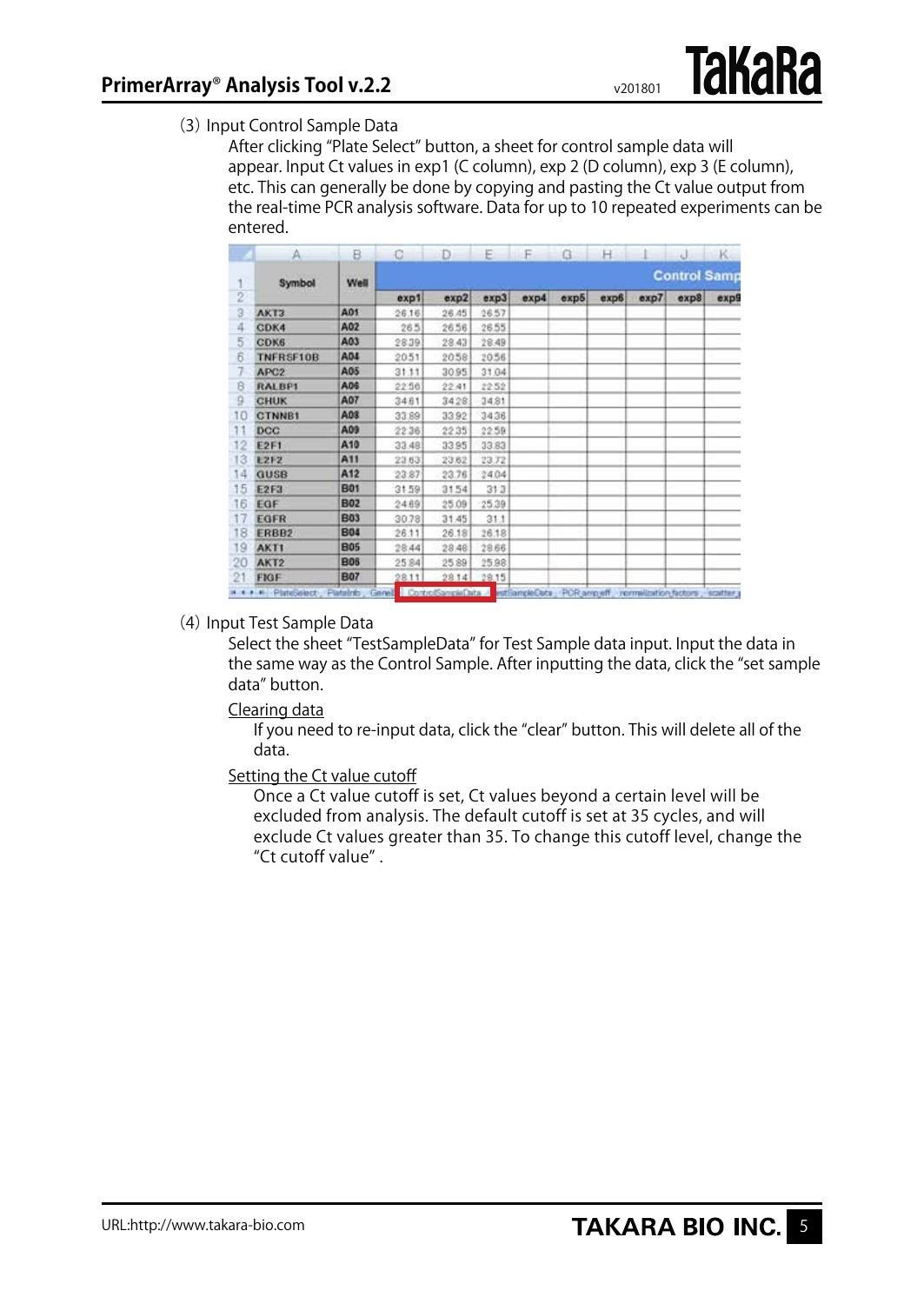(5)Calculation of the Normalization Factor

Click on "Set Sample Data" . The sheet "normalization\_factors" should open for calculation of the Normalization Factor. Select housekeeping gene (HKG) $*1$  for normalization by checking the box in the column A, and then clicking the "NF value" button. The Normalization Factor is calculated and relative quantitative analysis will be performed automatically.

|                | A              | B                 | O                     | D               | F                  | F               | G                     | H |                 |
|----------------|----------------|-------------------|-----------------------|-----------------|--------------------|-----------------|-----------------------|---|-----------------|
|                | <b>HKG</b>     |                   | <b>Control Sample</b> |                 | <b>Test Sample</b> |                 | <b>Quantity ratio</b> |   |                 |
| $\overline{2}$ |                |                   | Quantity              | SD <sub>Q</sub> | <b>Quantity</b>    | SD <sub>Q</sub> | (Test / Control)      |   |                 |
| 3              | ⊽              | <b>GUSB</b>       | 6,43E-08              | 629E-09         | 455E-08            | 268E-09         | 0.71                  |   |                 |
| 4              | ⊽              | <b>HPRT1</b>      | 1.28E-07              | 823E-09         | $9.16E - 08$       | 8.76E-09        | 0.72                  |   |                 |
| 5              | ⊽              | <b>PGK1</b>       | 8.71E-07              | 561E-08         | 487E-07            | 2.11E-08        | 056                   |   |                 |
| 6              | ⊽              | <b>ACTB</b>       | 3.29E-05              | 482E-06         | 250E-05            | 366E-06         | 0.76                  |   |                 |
| 7              | ⊽              | <b>GAPDH</b>      | 5.90E-06              | 249E-07         | 351E-06            | 1.75E-07        | 0.59                  |   |                 |
| 8              | ⊽              | <b>TBP</b>        | $282E - 08$           | 1.68E-09        | 156E-08            | 1.14E-09        | 0.55                  |   |                 |
| 9              | ⊽              | B <sub>2M</sub>   | $2.70E - 06$          | 247E-07         | 4.17E-06           | 246E-07         | 155                   |   | <b>NF</b> value |
| 10             | ⊽              | <b>PPIA</b>       | 384E-06               | 000E+00         | 3.06E-06           | 0.00E+00        | 0.80                  |   |                 |
| 11             |                |                   |                       |                 |                    |                 |                       |   |                 |
| 12             |                |                   |                       |                 |                    |                 |                       |   |                 |
| 13             |                |                   |                       |                 |                    |                 |                       |   |                 |
| 14             |                |                   |                       |                 |                    |                 |                       |   |                 |
| 15             |                |                   |                       |                 |                    |                 |                       |   |                 |
| 16             |                |                   |                       |                 |                    |                 |                       |   |                 |
| 17             |                |                   |                       |                 |                    |                 |                       |   |                 |
|                |                | normalization     | Quantity              | SD <sub>Q</sub> |                    |                 |                       |   |                 |
| 18             | factors        |                   |                       |                 |                    |                 |                       |   |                 |
| 19             | <b>NF Test</b> |                   |                       |                 |                    |                 |                       |   |                 |
| 20             |                | <b>NF Control</b> |                       |                 |                    |                 |                       |   |                 |
| 21             |                |                   |                       |                 |                    |                 |                       |   |                 |

\* 1 Selection of housekeeping gene:

The normalization factor is the coefficient used to normalize the template quantities used in the reaction. A housekeeping gene (HKG) whose expression level is stable among the samples is used as the index for this calculation. Care should be taken in selecting the housekeeping gene, because incorrect results can be obtained if a gene having differing expression levels among samples is used as an index. To select an appropriate housekeeping gene, confirm stable expression experimentally or use known information (biological insight, published literature, microarray analysis results, etc.).

If there is no known information suggesting an appropriate gene, use all of the housekeeping genes as a reference. Alternatively, perform the analysis without normalization of the RNA amount (without Housekeeping Gene Normalization).

#### **References**

- Housekeeping Gene Primer Set (Cat. #3790/3791/3792) $*^2$
- ・ geNorm manual http://medgen.ugent.be/~jvdesomp/genorm/geNorm\_manual.pdf
- Vandesompele J, et al. Accurate normalization of real-time quantitative RT-PCR data by geometric averaging of multiple internal control genes. Genome Biol. (2002) Jun 18; **3** (7): RESEARCH0034. Epub 2002 Jun 18.

\*2 Not available in all geographic locations. Check for availability in your area.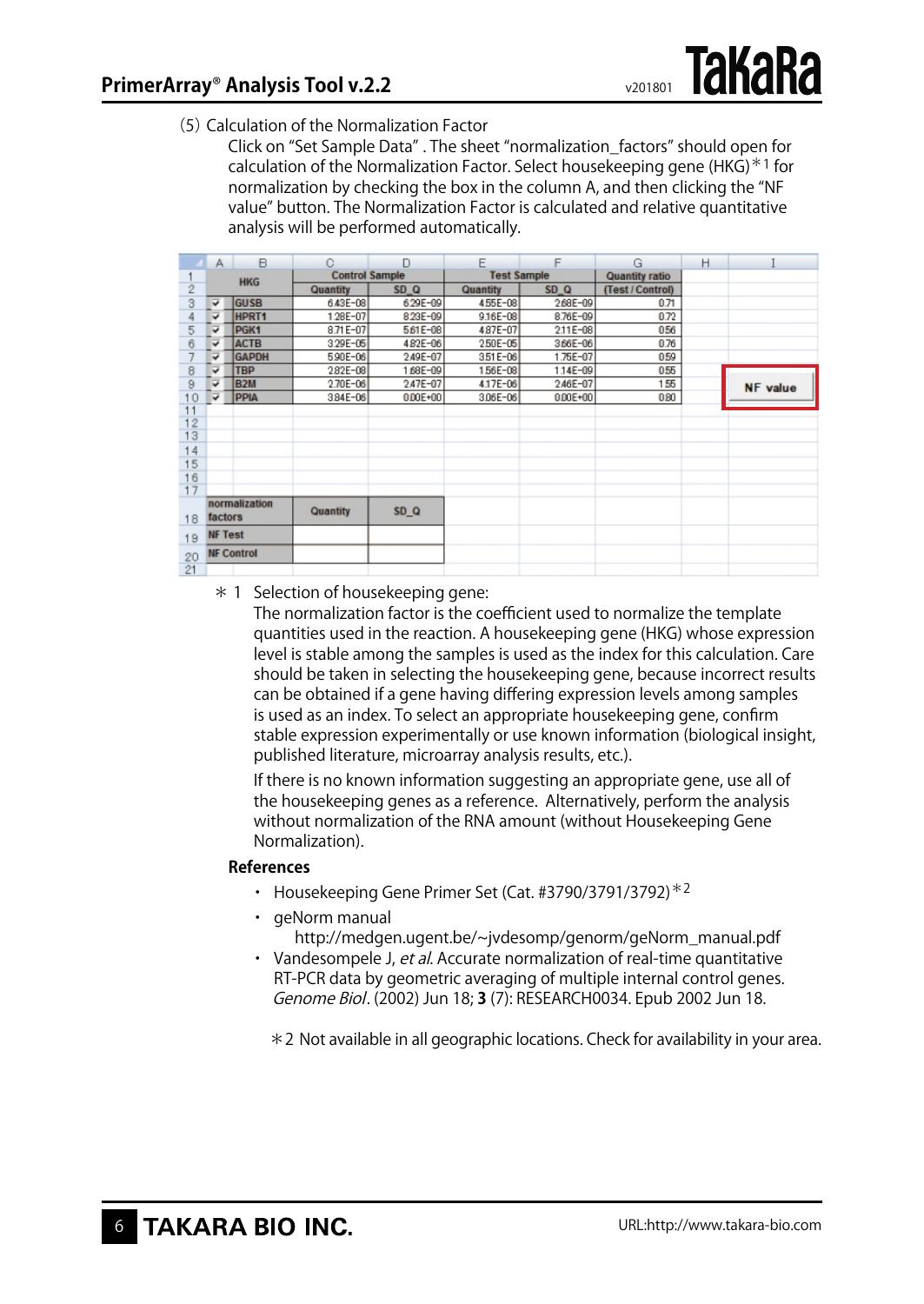(6) Confirmation of the analysis results

After the analysis, a 3D profile of the Fold Differences will appear. Select each sheet to view the additional results.

#### Fold Difference

The list will show the relative quantification values (fold difference) and standard deviation of the Test Sample, with the Control Sample set to 1.

|    | $\mathsf{A}$           | в                | C                | Ð                  | Ε               | F                 |  |
|----|------------------------|------------------|------------------|--------------------|-----------------|-------------------|--|
|    | <b>Fold Difference</b> |                  |                  |                    |                 |                   |  |
| 2  |                        |                  | expression level |                    | SD <sup>3</sup> |                   |  |
| 3  | Well                   | Symbol           | Test<br>Sample   | Contaral<br>Sample | Test<br>Sample  | Control<br>Sample |  |
| 4  | A01                    | AKT3             | 2.31E+00         | 1.00E+00           | 408E-01         | 1.49E-01          |  |
| 5  | A02                    | CDK4             | 3.DEE-02         | 1.00E+00           | 311E-03         | 3.64E 02          |  |
| 6  | A03                    | <b>CDK6</b>      | 1.36E+01         | 100E+00            | 842E-01         | 452E-02           |  |
|    | A04                    | <b>TNFRSF10B</b> | $200E - 01$      | 100E+00            | 156E-02         | $3.81E - 02$      |  |
| 8  | A05                    | AFC2             | 2.76E+02         | 100E+00            | 1386+01         | 626E-02           |  |
| 9  | A06                    | RALBP1           | 1.61E+02         | 1.00E+00           | 754 - 00        | 611E-02           |  |
| 10 | A07                    | <b>CHUK</b>      | 3.66E+04         | 1.00E+00           | 156E+03         | 1.88E-01          |  |
|    | A08                    | CINNEL           | 322E+02          | 1:00E+00           | 466E+01         | 1.85E-01          |  |
| 12 | A09                    | <b>DCC</b>       | 6.07E-01         | 1.00E+00           | 5.73E-02        | $9.84E - 02$      |  |
| 13 | <b>A10</b>             | <b>E2F1</b>      |                  | 1.00E+00           |                 | $172E - 01$       |  |
| 4  | A11                    | E2F2             | 6.51E-01         | 100E+00            | 6986-02         | $478E - 02$       |  |
| 15 | A12                    | <b>GUSB</b>      | 9.55E-01         | 1.00E+00           | 623E-02         | 1.02E-01          |  |
| 16 | <b>BOT</b>             | E <sub>2F3</sub> | 286E+01          | 1.00E+00           | 925E-01         | $1.11E - 01$      |  |
| 17 | <b>B02</b>             | EGF              | 8.65E-01         | 1.00E+00           | 5706-02         | 2.45E-01          |  |
| 18 | <b>B03</b>             | <b>EGFR</b>      | 7.63E-01         | 1.00E+00           | 398E-02         | $2.34E - 01$      |  |

#### Scatter plot

The left table shows a list of values and standard deviations before relative quantification with the Control Sample. The values are shown in Scatter plot in the graph on the right.

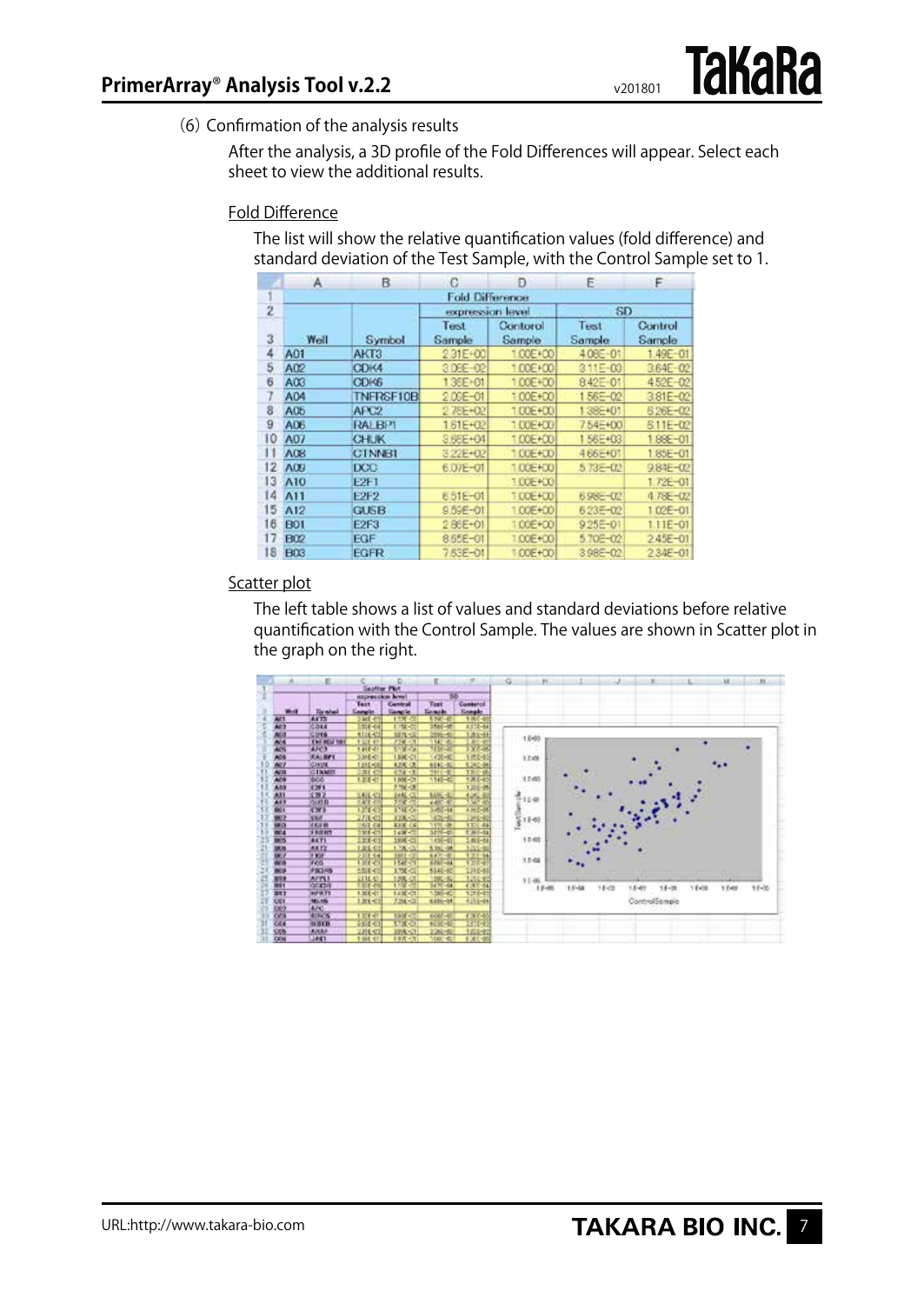

#### 3D Profile

The Fold Difference is shown as a bar graph. Above the graph, a table listing the Fold Difference of the Test Sample and gene symbols is shown, with the placement of the data corresponding to their positions on the plate. The color is indicative of the degree of expression difference: red, increased expression (fold difference>2); gray, minimal change (fold difference 0.5 - 2); blue, no change or reduced expression (fold difference<0.5).

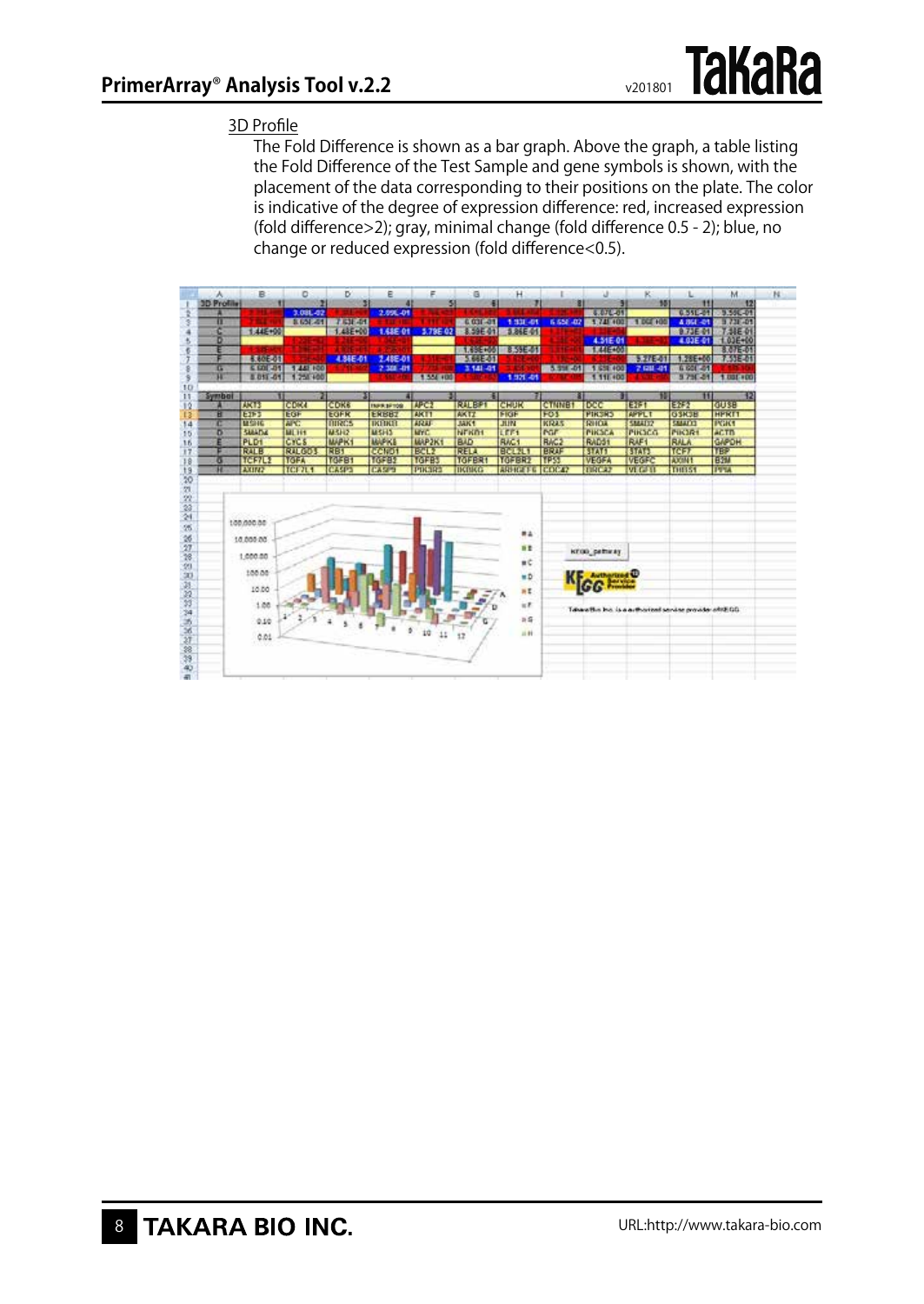Click the "KEGG\_pathway" button. At first, a color-coded legend based on the difference of expression on the KEGG pathway map is shown.

**TakaRa** 

Then, click "KEGG pathway" on the screen; a pathway map displaying the relative expression levels of the genes will appear.

|                                                                                                                                                                                                              |              | <b>KEGG</b> pathway<br>hsa05210 : Colorectal cancer<br>hsa05212 : Pancreatic cancer                                                                                                                                                                                                                                                                                                                                                                                                                                                                                                                                                                                                                                                                                                                                                                                                                                                                                                                                                                                                                                                     |                                                                                |                                       |                                                                                                                                                                                                                                                                                                                                                                                                                                                                                                                                    |
|--------------------------------------------------------------------------------------------------------------------------------------------------------------------------------------------------------------|--------------|-----------------------------------------------------------------------------------------------------------------------------------------------------------------------------------------------------------------------------------------------------------------------------------------------------------------------------------------------------------------------------------------------------------------------------------------------------------------------------------------------------------------------------------------------------------------------------------------------------------------------------------------------------------------------------------------------------------------------------------------------------------------------------------------------------------------------------------------------------------------------------------------------------------------------------------------------------------------------------------------------------------------------------------------------------------------------------------------------------------------------------------------|--------------------------------------------------------------------------------|---------------------------------------|------------------------------------------------------------------------------------------------------------------------------------------------------------------------------------------------------------------------------------------------------------------------------------------------------------------------------------------------------------------------------------------------------------------------------------------------------------------------------------------------------------------------------------|
|                                                                                                                                                                                                              |              | Definition of node color when behavior is analyzed                                                                                                                                                                                                                                                                                                                                                                                                                                                                                                                                                                                                                                                                                                                                                                                                                                                                                                                                                                                                                                                                                      |                                                                                |                                       |                                                                                                                                                                                                                                                                                                                                                                                                                                                                                                                                    |
|                                                                                                                                                                                                              |              | Relation between behavior and point color of gene                                                                                                                                                                                                                                                                                                                                                                                                                                                                                                                                                                                                                                                                                                                                                                                                                                                                                                                                                                                                                                                                                       | character color                                                                | background color                      | Example                                                                                                                                                                                                                                                                                                                                                                                                                                                                                                                            |
|                                                                                                                                                                                                              | А            | Up Gene Point                                                                                                                                                                                                                                                                                                                                                                                                                                                                                                                                                                                                                                                                                                                                                                                                                                                                                                                                                                                                                                                                                                                           | <b>Black</b>                                                                   | Red                                   | 1,2,3,4                                                                                                                                                                                                                                                                                                                                                                                                                                                                                                                            |
|                                                                                                                                                                                                              | в            | Down Gene Point                                                                                                                                                                                                                                                                                                                                                                                                                                                                                                                                                                                                                                                                                                                                                                                                                                                                                                                                                                                                                                                                                                                         | White                                                                          | Blue                                  | 1.2.3.4                                                                                                                                                                                                                                                                                                                                                                                                                                                                                                                            |
|                                                                                                                                                                                                              | c            | No change Gene Point                                                                                                                                                                                                                                                                                                                                                                                                                                                                                                                                                                                                                                                                                                                                                                                                                                                                                                                                                                                                                                                                                                                    | <b>Black</b>                                                                   | Grav                                  | 1.2.3.4                                                                                                                                                                                                                                                                                                                                                                                                                                                                                                                            |
|                                                                                                                                                                                                              | $A + B^*$    | Up Gene and Down Gene Point                                                                                                                                                                                                                                                                                                                                                                                                                                                                                                                                                                                                                                                                                                                                                                                                                                                                                                                                                                                                                                                                                                             | White                                                                          | Red                                   | 1.2.3.4                                                                                                                                                                                                                                                                                                                                                                                                                                                                                                                            |
|                                                                                                                                                                                                              |              | * Plural GeneID might be included in one node that displayed in map of KEGG pathway                                                                                                                                                                                                                                                                                                                                                                                                                                                                                                                                                                                                                                                                                                                                                                                                                                                                                                                                                                                                                                                     |                                                                                |                                       |                                                                                                                                                                                                                                                                                                                                                                                                                                                                                                                                    |
| Colorectal cancer - Homo saplens (human)                                                                                                                                                                     |              | [ Pathway menu   Organism menu   Pathway entry   Download KGML   Hide description   User data mapping ]<br>Colorectal cancer (CRC) is the second largest cause of cancer-related deaths in Western countries. CRC arises from the colorectal epithelium<br>as a result of the accumulation of genetic alterations in defined oncogenes and tumour suppressor genes (TBG). Two major mechanisms of<br>genomic instability have been identified in sporadic CRC progression. The first, known<br>of genetic changes that involve the activation of oncogenes such as K-ras and inactivation of TSG such as p33, DCC/3mad4, and APC. The<br>second, known as microsatellite instability (HSI), results from inactivation of the DNA mismatch repair genes MLH1 and/or MSH2 by<br>hypermethylation of their promoter, and secondary mutation of genes with coding microsatellites, such as transforming growth factor<br>réceptor II (TOP-RII) and BAX. Meréditary syncromes have germinne mutations in specific genes (mutation in the tumour suppressor gene<br>APC on chromosome 3q in FAP, mutated DNA mismatch repair genes in MMPCC). |                                                                                |                                       |                                                                                                                                                                                                                                                                                                                                                                                                                                                                                                                                    |
| Homo sapiens (human)                                                                                                                                                                                         | $ -$         | 100% -                                                                                                                                                                                                                                                                                                                                                                                                                                                                                                                                                                                                                                                                                                                                                                                                                                                                                                                                                                                                                                                                                                                                  |                                                                                |                                       |                                                                                                                                                                                                                                                                                                                                                                                                                                                                                                                                    |
| <b>COLORECTAL CANCER</b><br>Chromosome Unstable (CDV) padmay<br>Microestelite Unstable (MSI) patiency<br>Normal optikelium<br>Dysplanic ACF<br>Estrainana<br>Istressistrations<br>۰<br>TO BE<br>Laboratorius | <b>CENTS</b> | Colesortal epithelial only<br>Azz<br>Wat signaling<br>MSI patkang<br>patiency<br>AK)<br>Pro-spoptatic<br>professor<br>PER AH<br>signaling pathway<br><b>Bull</b><br>$\mathbb{P}_{\mathbf{p}}$<br>Milk<br>MATX signalize<br>CAST3<br>CASES -<br>AFPL<br>TUF-I signaling<br>pulsiver                                                                                                                                                                                                                                                                                                                                                                                                                                                                                                                                                                                                                                                                                                                                                                                                                                                      | Abriphere<br><sup>2</sup> Suppressed apoptocia<br>$--- +$ Suppressed operators | Curogenes<br>+ Suvani<br>MSI patloray | longite alterations<br>B-cuttain, K-Ran<br>APC, DCC, TOPHRIL Small,<br>Small, Bar, phil<br>Топосе актуениясять<br>TOILERI, TOISTEZ, TOISTEZ, TOISTEK<br>DNA repair gener :<br>> Ant-quetosis<br>Surviving<br>$+0-1$<br>FICTLE<br>DNA<br>c-Myc<br>+ Preliferation<br><b>Debit</b><br>Call costs<br>c/m<br>$-0$ $-0$ (with $-$<br>-- > Pelifenion<br><b>ESIA</b><br>$-34\pi$<br>$\bullet$ o $---\bullet$ $\frac{\text{Low} \times \text{growth}}{\text{close} \times \text{m} \times \text{b}}$<br>DNA<br>Genes with coding (2)<br>۰ |

Analysis is complete. When continuing the analysis with a different data set, erase the data by clicking the "clear" button on the "TestSampleData" sheet. Begin again at step (2) Select a Plate.